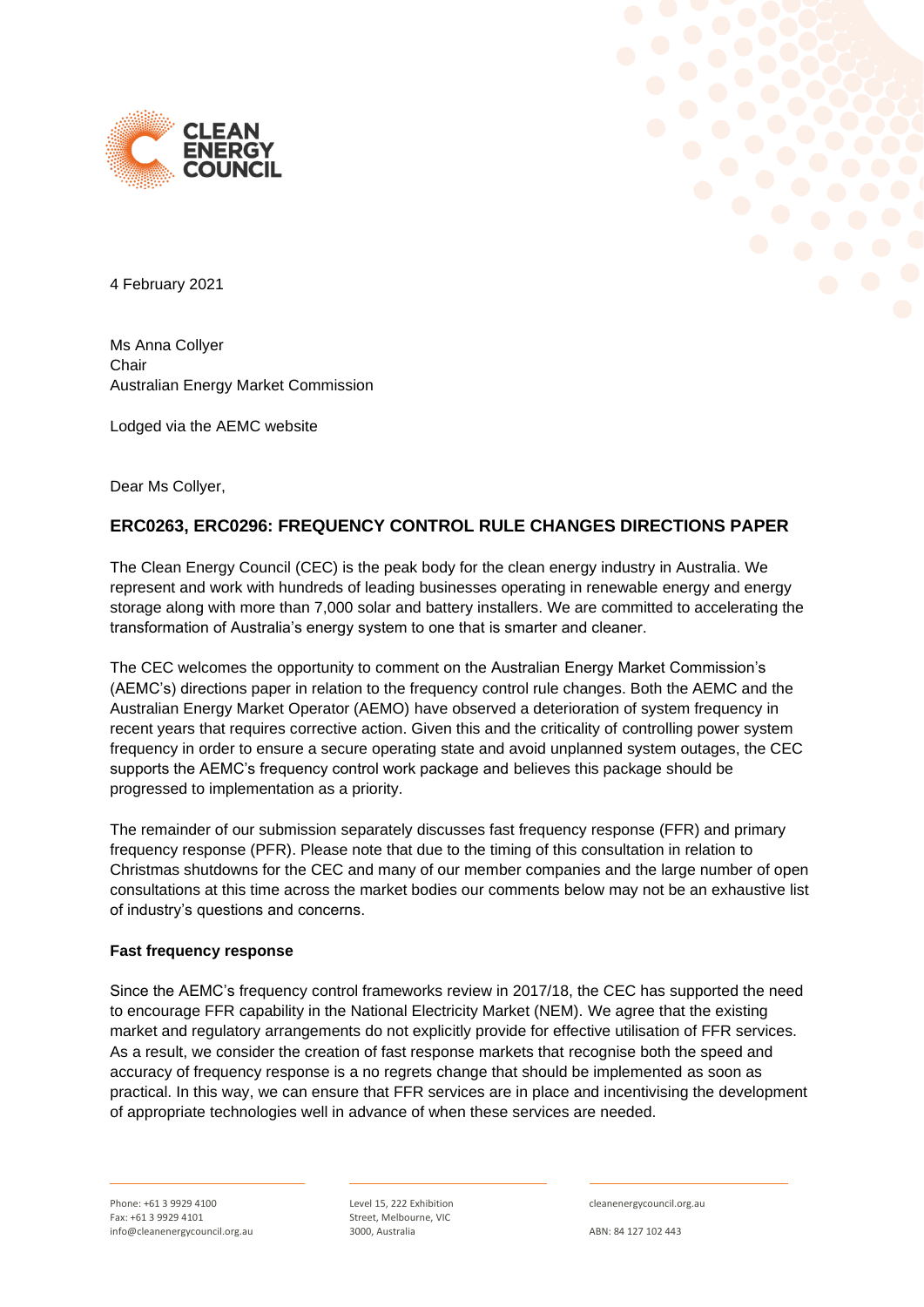The directions paper suggests that for the central scenario in the Integrated System Plan (ISP), the dynamic requirement for R6 services would be almost double the static requirement by 2030. For the ISP step-change scenario, the dynamic requirement for R6 services would be almost double the static requirement by 2025.<sup>1</sup> The step change scenario is likely already out of date because of the recent passage of legislation giving effect to the NSW Electricity Infrastructure Roadmap. As a result, the CEC suggests the AEMC work towards an implementation timeframe of late 2021 / early 2022 for FFR. Our preference is that a new market is established directly but should it not be practically possible to do so expeditiously, we suggest the AEMC consider a staged approach, such as contracting, in order that FFR services can be valued as quickly as possible.

The CEC supports option 1 to establish explicit new market ancillary services to procure FFR. We also support that the pricing and cost allocation approaches for FFR services should be similar to those that are used for the operation of the existing frequency control ancillary services (FCAS) markets. While there may be some merit to the introduction of performance factors to reward the speed and quality of the service provided, there is a potential that performance factors could complicate dispatch and settlement and subsequently lead to higher prices. Any such potential adverse outcomes should be fully evaluated before progressing performance factors.

The CEC understands that it is the Energy Security Board's long-term intention that inertia is valued and procured through a spot market. Until such time, we agree it may be appropriate for inertial response to be valued as part of new market arrangements for FFR as an interim measure to reward inertia provision, noting there are some practical challenges with this that require further investigation. The co-optimisation of FFR, inertia and other FCAS services will be an important consideration moving forward.

## **Primary frequency response**

As was our position in the AEMC's consideration of mandatory PFR in 2019/20, the CEC supports the development of an enduring incentive-based framework for PFR to be implemented following the 2023 sunset of the current mandatory PFR requirement. Like any other form of frequency control service, PFR is a service that should be paid for and requires providers to incur ongoing costs. A market would provide an incentive for the lowest cost technologies to provide the service while avoiding the imposition of unnecessary costs on those who prefer to direct their valuable resources elsewhere. This would ensure an efficient level of the service is provided.

The CEC also considers a market-based framework a better long-term arrangement as it could deliver better outcomes as the system transitions to higher levels of renewable energy. The weather dependent nature of renewable energy generators means they typically operate at full output. As a result, these generators are typically unable to raise PFR under a mandatory PFR requirement and therefore, a market arrangement would more efficiently provide raise and also lower PFR.

The CEC understand the AEMC's reasoning for maintaining at least some level of mandatory PFR requirement on all scheduled and semi-scheduled generators, potentially at a wider frequency response band as a system safety net measure. An ongoing mandatory obligation will create

<sup>1</sup> AEMC, Directions Paper, 17 December 2020, p. 31.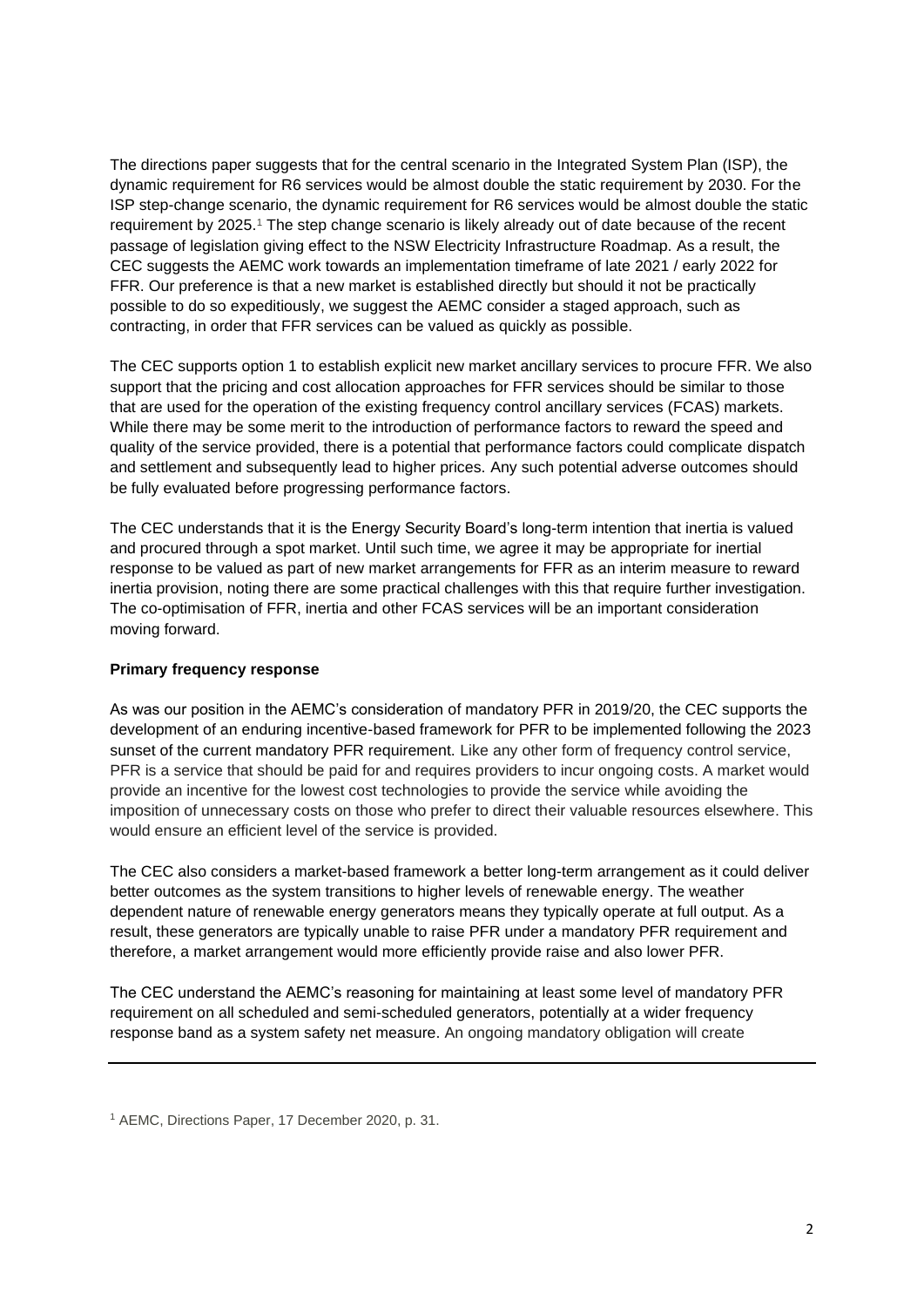excessive PFR volumes and extra costs (as there would be redundant capability), while also acting to suppress prices and value in the proposed adjacent PFR incentive arrangements and existing ancillary services markets. We suggest that any decision to maintain some form of mandatory PFR should only be made if it can be demonstrated that the inefficiency created by retaining a mandatory obligation has clear net benefits from a system resiliency perspective when compared with a pure market-based approach.

The CEC supports the development of a new market ancillary services arrangement to procure reserves for provision of continuous PFR. We consider it likely that narrow band PFR should probably be valued higher than the secondary response (i.e. regulation FCAS provided by the Automatic Generation Control (AGC)).

The CEC supports the PFR pricing arrangements operating in a similar way to the existing FCAS market arrangements, namely that it may be appropriate to incorporate the costs of any new arrangement for pricing narrow band PFR within the existing cost allocation for regulation services. We also broadly support the potential improvements to the causer pays framework that have been identified by the AEMC and AEMO.

As noted in the directions paper, the Australian Energy Council (AEC) is currently seeking support from the Australian Renewable Energy Agency for a project to assess the merits of a double-sided causer pays (DSCP) mechanism for PFR in the NEM. The CEC is supporting the AEC's investigation of DSCP as an academic study of one potential option that could support the provision of PFR. Notably, we have suggested that this investigation should consider how a DSCP mechanism would assist the current energy transition and how it will perform in a robust high-renewables scenario. It is also imperative that the study pay particular attention to how DSCP would apply to stand-alone battery storage assets as these assets already accurately meet their dispatch targets and therefore face different incentives to other generators that are seeking to minimise negative contribution factors. Our support for this project does not constitute explicit support of DSCP as we consider a spot market mechanism operated similarly to the current FCAS market will better deliver PFR.

The directions paper suggests that the development of enduring PFR arrangements is likely to necessitate a future review of the Frequency Operating Standard (FOS) for normal operation. We suggest that a review of the FOS should occur before (rather than after) the AEMC finalises its frequency control work plan in order that it can lead the development of appropriate frequency control rules.

## **Technological evolution**

For both FFR and PFR, the AEMC's work program should recognise the frequency control contributions that can be made from distributed energy resources, demand response and virtual power plants. Likewise, it should also recognise that services can be provided by traditional synchronous machines and new technologies, such as synthetic or virtual inertia. As a result, the FFR and PFR frameworks should be structured in a way that are future proof, not reliant on synchronous machines, encourage technological development and allow for future flexibility as technological capabilities evolve. The AEMC may want to consider the need for a future review of the frequency control frameworks to ensure they remain fit for purpose as the NEM continues to change.